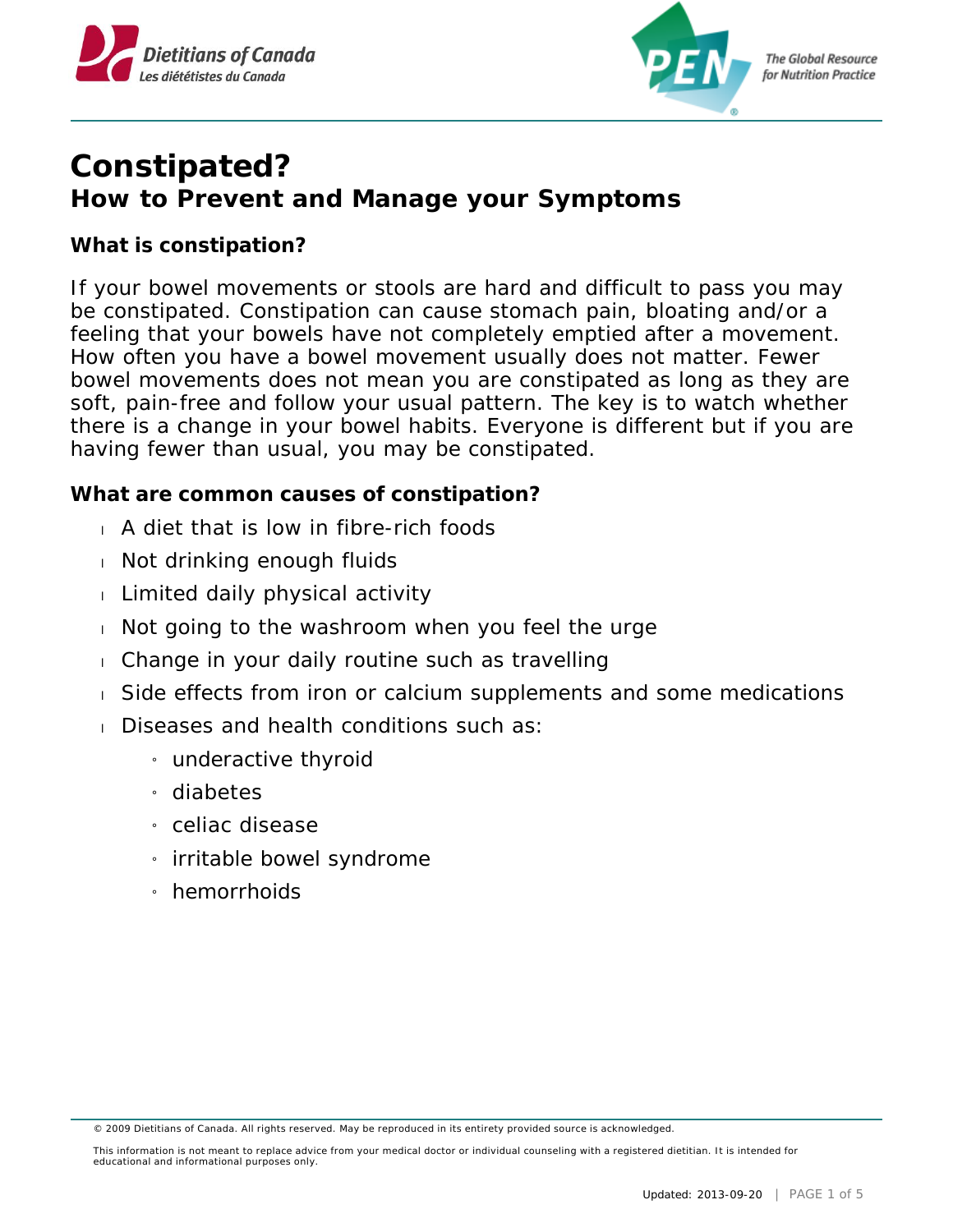





**1. Increase your intake of high fibre foods**

Daily Fibre Needs for Adults:

| Age in Years                     | <b>Daily Fibre Needs</b><br>grams(g)/day |
|----------------------------------|------------------------------------------|
| Men 19 to 50                     | 38                                       |
| Men 51 and older                 | 30                                       |
| Women 19 to 50                   | 25                                       |
| Women 51 and older               | 21                                       |
| Pregnant Women 19 and older      | 28                                       |
| Breastfeeding Women 19 and older | 29                                       |

- $\overline{F}$  Fibre-rich foods help improve constipation by holding liquid in the stools and keeping them soft. Examples of high fibre foods include:
	- » wheat bran
	- » ground and whole flax seed
	- » bran cereals
	- » whole grain and whole wheat products such as breads, cereals, pasta, brown rice, oats, barley and quinoa
	- $_1$  legumes such as beans, peas and lentils
	- » vegetables and fruit with the skin left on.
- Add high fibre foods slowly to your diet to avoid gas, bloating, cramps and diarrhea.
- Read nutrition labels to find out the amount of fibre in the foods you eat. Choose foods which are higher in fibre. For more information about label reading and practical tips on getting more fibre in your diet, see the additional resources section below.
- Make sure you drink enough fluid to help make the fibre work. For

<sup>© 2009</sup> Dietitians of Canada. All rights reserved. May be reproduced in its entirety provided source is acknowledged.

This information is not meant to replace advice from your medical doctor or individual counseling with a registered dietitian. It is intended for educational and informational purposes only.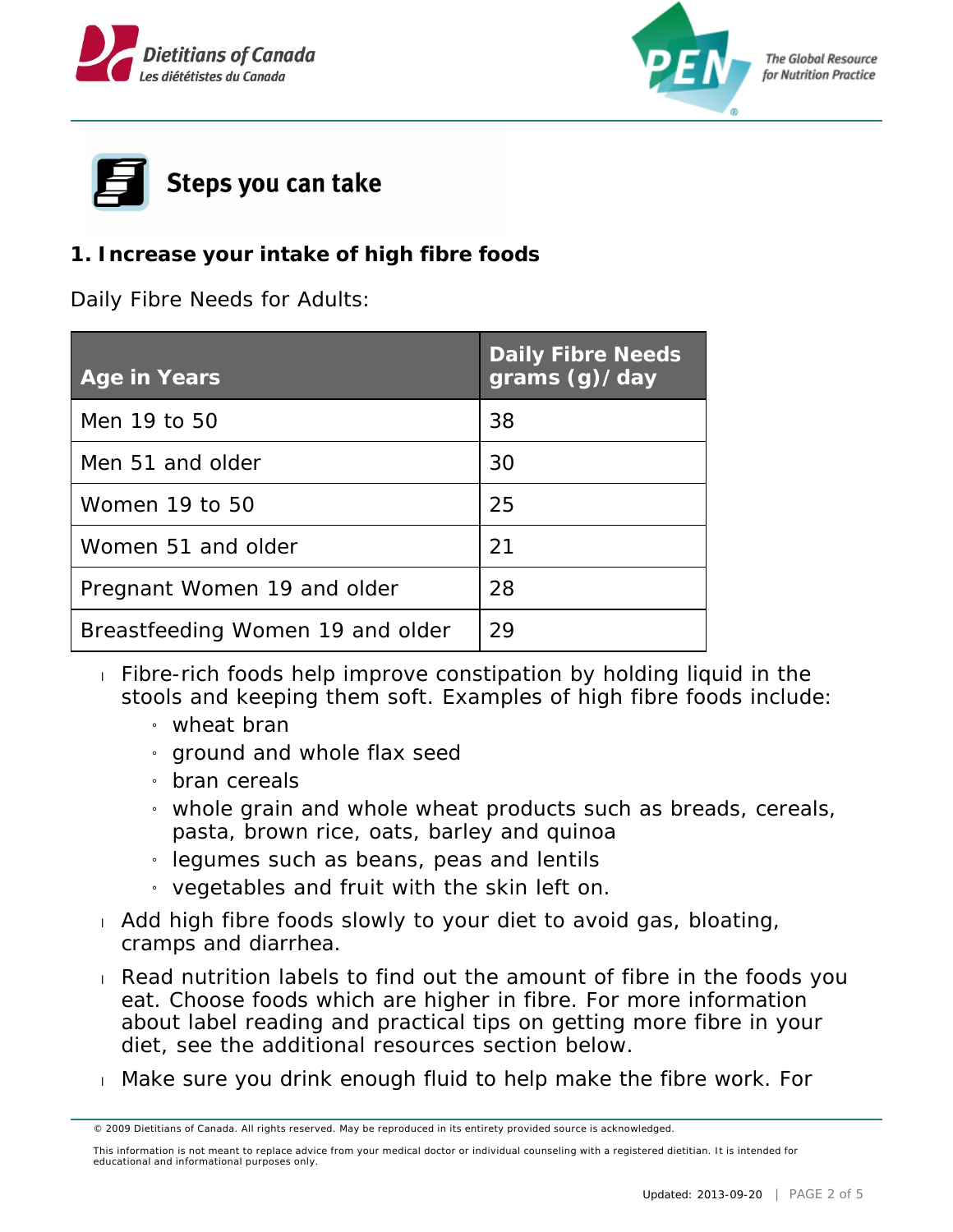



practical tips on getting more fibre in your diet, see the additional resources section below.

- **2. Increase your fluid intake**
	- It is important to stay hydrated. Fluids help with digestion, getting rid of waste and keeping your bowels regular. Fluids help to make the fibre work better. Aim for these amounts of fluids from beverages daily:

| Age in Years                        | <b>Daily Fluid Needs from</b><br><b>Beverages</b> |
|-------------------------------------|---------------------------------------------------|
| Men 19 and older                    | 3 litres (12 cups)                                |
| Women 19 and older                  | 2.2 litres (9 cups)                               |
| Breastfeeding Women 19<br>and older | 3.1 litres (12 1/2 cups)                          |

- Fluid includes water along with other beverages and liquids such as milk, juice, coffee, tea, broth and soup. For practical tips on getting more fluid in your diet, see the additional resource section below.
- **3. Include your physical activity** 
	- Physical activity is not only part of your overall health but it helps keep your bowels regular. Health Canada recommends at least 150 minutes (2 ½ hours) of moderate to vigorous activity per week for adults. Examples of moderate physical activity include:
		- » brisk walking
		- » biking
		- » raking leaves
		- » swimming
		- » dancing
		- » water aerobics
	- See the additional resources section for more information on physical activity.

**Special Considerations**

No specific foods cause constipation. Cheese, milk or other dairy

<sup>© 2009</sup> Dietitians of Canada. All rights reserved. May be reproduced in its entirety provided source is acknowledged.

This information is not meant to replace advice from your medical doctor or individual counseling with a registered dietitian. It is intended for educational and informational purposes only.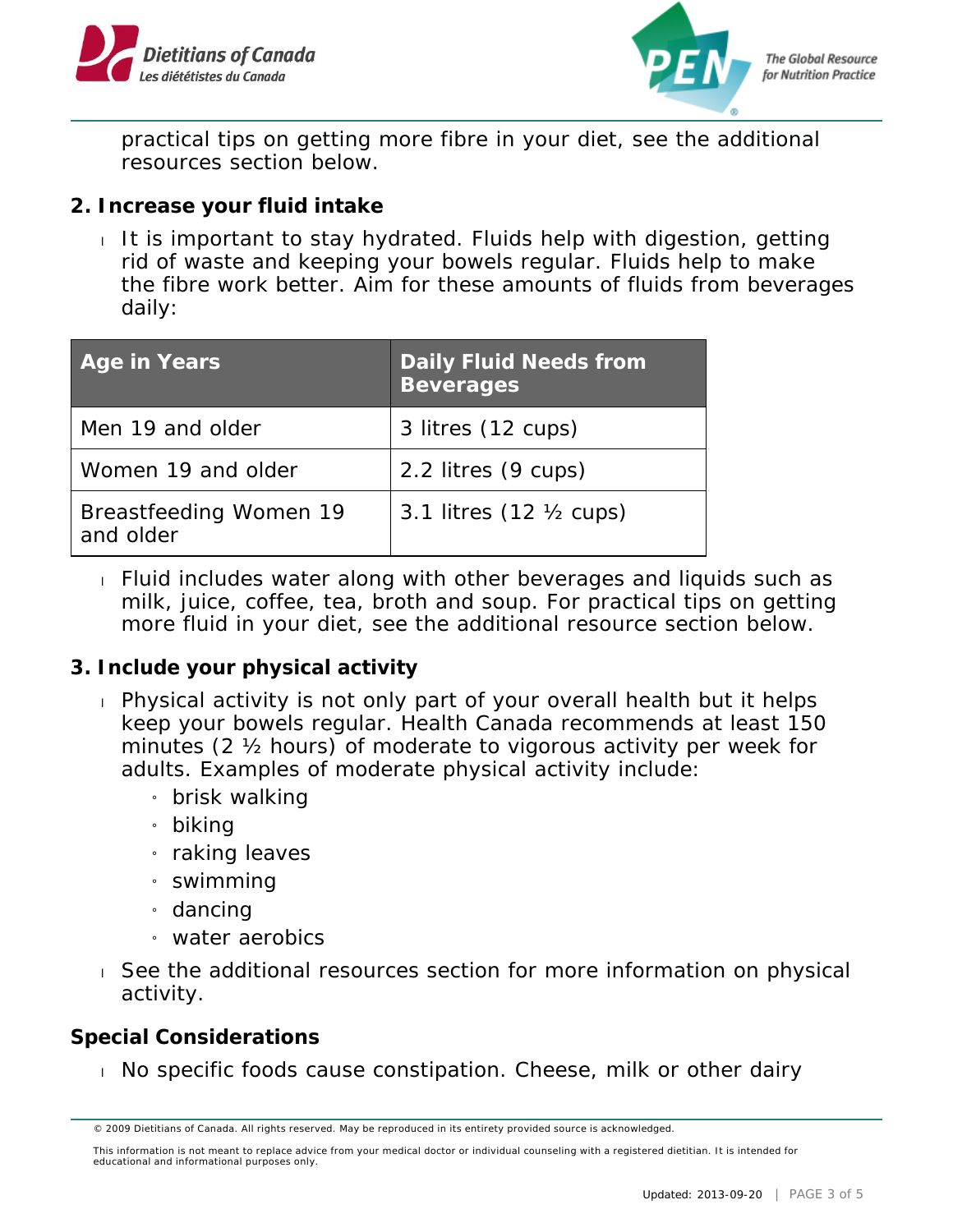



products do not cause constipation.

**Prunes are commonly given to help with constipation. Prunes, pears** and apples, contain natural ingredients that have a laxative effect and may help to make the stool softer and easier to pass.

Fruit and Fibre Mix is a prune-containing fruit spread that is high in fibre and can be prepared at home. It is used to help constipation.

**Fruit and Fibre Mix**

| Prunes                | 250 mL (1 cup)      |
|-----------------------|---------------------|
| Raisins               | 375 mL (1 1/2 cups) |
| Dates                 | 250 mL (1 cup)      |
| Figs                  | 125 mL $(Y_2$ cup)  |
| Orange Juice          | 250 mL (1 cup)      |
| Prune Juice           | 175 mL (2/3 cup)    |
| Wheat bran (optional) | 250 mL (1 cup)      |

Combine prunes, raisins, dates and figs. Add orange juice and prune juice and let mixture soak overnight. Blend in a blender. You may need to blend ¼ to ½ of the mixture at a time depending on your blender. Add wheat bran if desired.

Start by including 15 mL (1 Tbsp) each day and increase as desired. Fruit and Fibre Mix can be kept up to two weeks in the refrigerator or it can be frozen. Spread it on toast or add it to hot cereal or plain yogourt.

- Schedule regular times during the day for a bowel movement. This will help get your body into a routine. Make sure to choose a time when you do not have to rush.
- See your doctor if:
	- $_{1}$  you are on medications that may cause constipation
	- » dietary changes do not help
	- $\frac{1}{1}$  you experience a sudden change in bowel habits

<sup>© 2009</sup> Dietitians of Canada. All rights reserved. May be reproduced in its entirety provided source is acknowledged.

This information is not meant to replace advice from your medical doctor or individual counseling with a registered dietitian. It is intended for educational and informational purposes only.